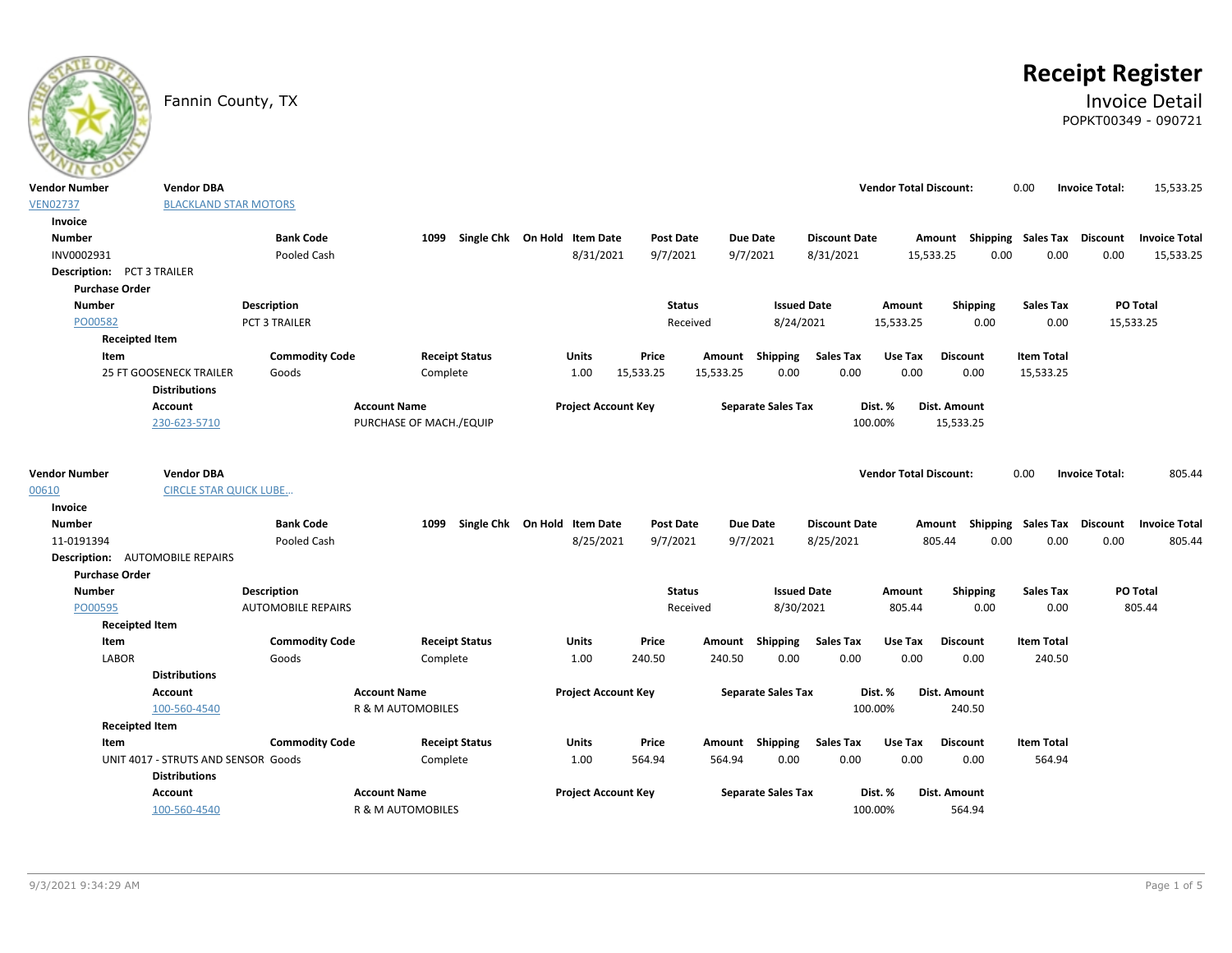| <b>Vendor Number</b>                    | <b>Vendor DBA</b>                      |                        |                        |                              |                            |                  |        |                           |                      | <b>Vendor Total Discount:</b> |                                    | 0.00                        | <b>Invoice Total:</b> | 90.33                |
|-----------------------------------------|----------------------------------------|------------------------|------------------------|------------------------------|----------------------------|------------------|--------|---------------------------|----------------------|-------------------------------|------------------------------------|-----------------------------|-----------------------|----------------------|
| 00216                                   | <b>OFFICE DEPOT</b>                    |                        |                        |                              |                            |                  |        |                           |                      |                               |                                    |                             |                       |                      |
| Invoice                                 |                                        |                        |                        |                              |                            |                  |        |                           |                      |                               |                                    |                             |                       |                      |
| <b>Number</b>                           |                                        | <b>Bank Code</b>       | 1099                   | Single Chk On Hold Item Date |                            | <b>Post Date</b> |        | <b>Due Date</b>           | <b>Discount Date</b> |                               | Amount Shipping Sales Tax Discount |                             |                       | <b>Invoice Total</b> |
| 189180044002                            |                                        | Pooled Cash            |                        |                              | 8/19/2021                  | 9/7/2021         |        | 9/7/2021                  | 8/19/2021            |                               | 0.00<br>33.10                      | 0.00                        | 0.00                  | 33.10                |
| <b>Description:</b> Office Supplies     |                                        |                        |                        |                              |                            |                  |        |                           |                      |                               |                                    |                             |                       |                      |
| <b>Purchase Order</b>                   |                                        |                        |                        |                              |                            |                  |        |                           |                      |                               |                                    |                             |                       |                      |
| <b>Number</b>                           |                                        | <b>Description</b>     |                        |                              |                            | <b>Status</b>    |        | <b>Issued Date</b>        |                      | <b>Amount</b>                 | <b>Shipping</b>                    | <b>Sales Tax</b>            |                       | PO Total             |
| PO00572                                 |                                        | <b>Office Supplies</b> |                        |                              |                            | Received         |        | 8/17/2021                 |                      | 33.10                         | 0.00                               | 0.00                        |                       | 33.10                |
| <b>Receipted Item</b>                   |                                        |                        |                        |                              |                            |                  |        |                           |                      |                               |                                    |                             |                       |                      |
| Item                                    |                                        | <b>Commodity Code</b>  |                        | <b>Receipt Status</b>        | <b>Units</b>               | Price            | Amount | Shipping                  | <b>Sales Tax</b>     | Use Tax                       | <b>Discount</b>                    | <b>Item Total</b>           |                       |                      |
|                                         | Lysol® Disinfecting Wipes, Lemon Goods |                        | Complete               |                              | 2.00                       | 16.55            | 33.10  | 0.00                      | 0.00                 | 0.00                          | 0.00                               | 33.10                       |                       |                      |
|                                         |                                        |                        |                        |                              | Vendor Part Number: 140686 |                  |        |                           |                      |                               |                                    |                             |                       |                      |
|                                         | <b>Distributions</b>                   |                        |                        |                              |                            |                  |        |                           |                      |                               |                                    |                             |                       |                      |
|                                         | <b>Account</b>                         |                        | <b>Account Name</b>    |                              | <b>Project Account Key</b> |                  |        | <b>Separate Sales Tax</b> |                      | Dist. %                       | Dist. Amount                       |                             |                       |                      |
|                                         | 100-475-3100                           |                        | <b>OFFICE SUPPLIES</b> |                              |                            |                  |        |                           | 100.00%              |                               | 33.10                              |                             |                       |                      |
| Invoice                                 |                                        |                        |                        |                              |                            |                  |        |                           |                      |                               |                                    |                             |                       |                      |
| <b>Number</b>                           |                                        | <b>Bank Code</b>       | 1099                   | Single Chk On Hold Item Date |                            | <b>Post Date</b> |        | <b>Due Date</b>           | <b>Discount Date</b> |                               | Amount                             | Shipping Sales Tax Discount |                       | <b>Invoice Total</b> |
| 189413491001                            |                                        | Pooled Cash            |                        |                              | 8/26/2021                  | 9/7/2021         |        | 9/7/2021                  | 8/26/2021            |                               | 57.23<br>0.00                      | 0.00                        | 0.00                  | 57.23                |
| Description: OFFICE SUPPLIES            |                                        |                        |                        |                              |                            |                  |        |                           |                      |                               |                                    |                             |                       |                      |
| <b>Purchase Order</b>                   |                                        |                        |                        |                              |                            |                  |        |                           |                      |                               |                                    |                             |                       |                      |
| <b>Number</b>                           |                                        | <b>Description</b>     |                        |                              |                            | <b>Status</b>    |        | <b>Issued Date</b>        |                      | Amount                        | Shipping                           | <b>Sales Tax</b>            |                       | PO Total             |
| PO00592                                 |                                        | <b>OFFICE SUPPLIES</b> |                        |                              |                            | Received         |        | 8/27/2021                 |                      | 57.23                         | 0.00                               | 0.00                        |                       | 57.23                |
| <b>Receipted Item</b>                   |                                        |                        |                        |                              |                            |                  |        |                           |                      |                               |                                    |                             |                       |                      |
| Item                                    |                                        | <b>Commodity Code</b>  |                        | <b>Receipt Status</b>        | Units                      | Price            | Amount | <b>Shipping</b>           | <b>Sales Tax</b>     | Use Tax                       | <b>Discount</b>                    | <b>Item Total</b>           |                       |                      |
| <b>NOTARIAL SEALS</b>                   |                                        | Goods                  | Complete               |                              | 3.00                       | 5.35             | 16.05  | 0.00                      | 0.00                 | 0.00                          | 0.00                               | 16.05                       |                       |                      |
|                                         | <b>Distributions</b>                   |                        |                        |                              |                            |                  |        |                           |                      |                               |                                    |                             |                       |                      |
|                                         | <b>Account</b>                         |                        | <b>Account Name</b>    |                              | <b>Project Account Key</b> |                  |        | <b>Separate Sales Tax</b> |                      | Dist. %                       | Dist. Amount                       |                             |                       |                      |
|                                         | 100-400-3100                           |                        | <b>OFFICE SUPPLIES</b> |                              |                            |                  |        |                           | 100.00%              |                               | 16.05                              |                             |                       |                      |
| <b>Receipted Item</b>                   |                                        |                        |                        |                              |                            |                  |        |                           |                      |                               |                                    |                             |                       |                      |
| Item                                    |                                        | <b>Commodity Code</b>  |                        | <b>Receipt Status</b>        | Units                      | Price            | Amount | Shipping                  | <b>Sales Tax</b>     | Use Tax                       | <b>Discount</b>                    | <b>Item Total</b>           |                       |                      |
| <b>PAPER</b>                            |                                        | Goods                  | Complete               |                              | 1.00                       | 41.18            | 41.18  | 0.00                      | 0.00                 | 0.00                          | 0.00                               | 41.18                       |                       |                      |
|                                         | <b>Distributions</b>                   |                        |                        |                              |                            |                  |        |                           |                      |                               |                                    |                             |                       |                      |
|                                         | Account                                |                        | <b>Account Name</b>    |                              | <b>Project Account Key</b> |                  |        | <b>Separate Sales Tax</b> |                      | Dist. %                       | Dist. Amount                       |                             |                       |                      |
|                                         | 100-400-3100                           |                        | <b>OFFICE SUPPLIES</b> |                              |                            |                  |        |                           | 100.00%              |                               | 41.18                              |                             |                       |                      |
|                                         |                                        |                        |                        |                              |                            |                  |        |                           |                      |                               |                                    |                             |                       |                      |
| <b>Vendor Number</b>                    | <b>Vendor DBA</b>                      |                        |                        |                              |                            |                  |        |                           |                      | <b>Vendor Total Discount:</b> |                                    | 0.00                        | <b>Invoice Total:</b> | 87.09                |
| 00478<br>Invoice                        | <b>REINERT PAPER &amp; CHEMI</b>       |                        |                        |                              |                            |                  |        |                           |                      |                               |                                    |                             |                       |                      |
| <b>Number</b>                           |                                        | <b>Bank Code</b>       | 1099                   | Single Chk On Hold Item Date |                            | <b>Post Date</b> |        | <b>Due Date</b>           | <b>Discount Date</b> |                               | Amount Shipping Sales Tax Discount |                             |                       | <b>Invoice Total</b> |
| 430225                                  |                                        | Pooled Cash            |                        |                              | 8/31/2021                  | 9/7/2021         |        | 9/7/2021                  | 8/31/2021            |                               | 0.00<br>87.09                      | 0.00                        | 0.00                  | 87.09                |
| <b>Description:</b> JANITORIAL SUPPLIES |                                        |                        |                        |                              |                            |                  |        |                           |                      |                               |                                    |                             |                       |                      |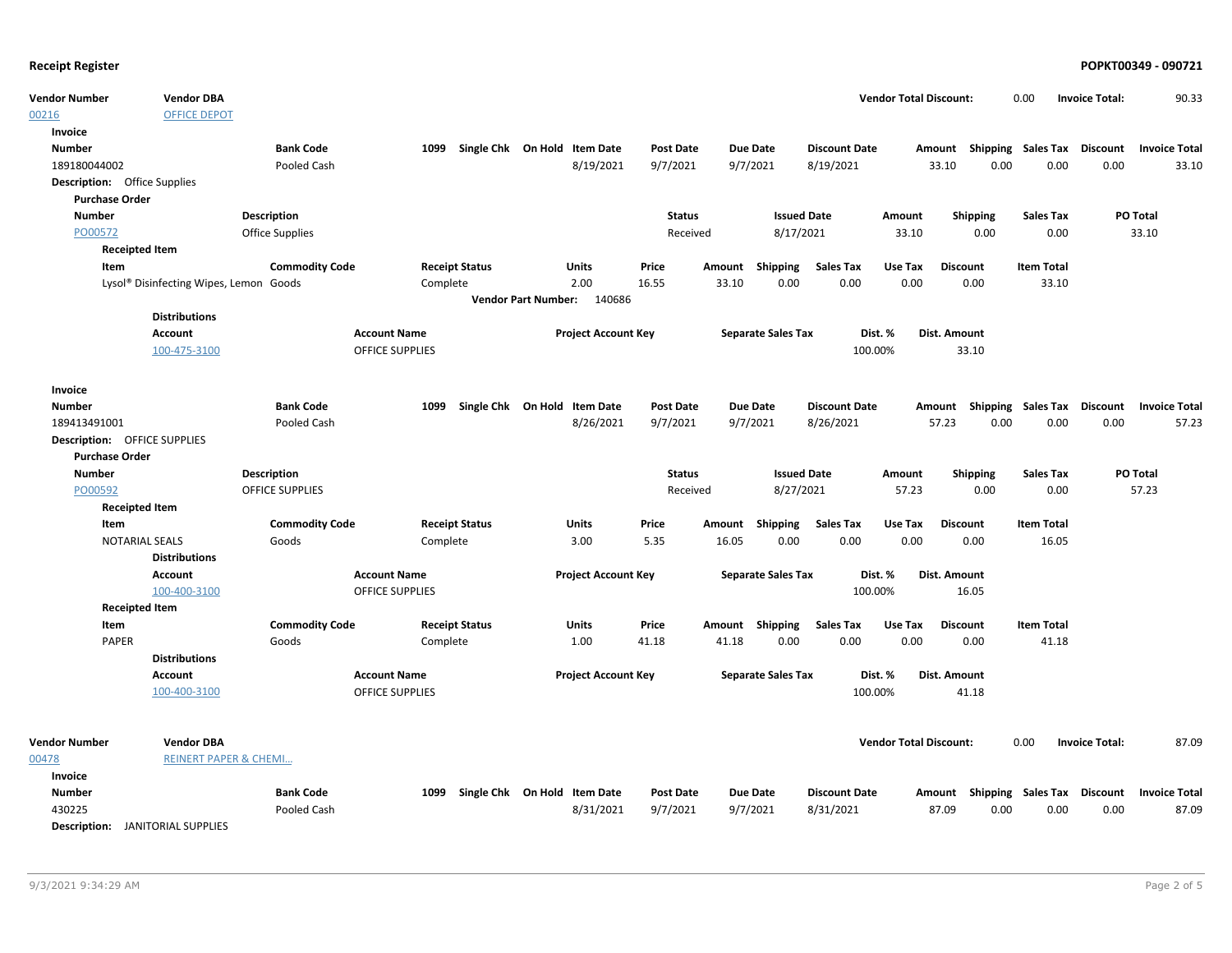| PO Total<br><b>Number</b><br>Description<br><b>Status</b><br><b>Issued Date</b><br><b>Shipping</b><br><b>Sales Tax</b><br>Amount<br>PO00591<br><b>JANITORIAL SUPPLIES</b><br>8/27/2021<br>87.09<br>87.09<br>Received<br>0.00<br>0.00<br><b>Receipted Item</b><br>Item<br><b>Commodity Code</b><br><b>Receipt Status</b><br>Units<br>Price<br>Amount Shipping<br><b>Sales Tax</b><br>Use Tax<br><b>Discount</b><br><b>Item Total</b><br>0.00<br>0.00<br>Goods<br>Complete<br>1.00<br>35.97<br>35.97<br>0.00<br>0.00<br>35.97<br><b>Brown Roll Towels</b><br><b>Distributions</b><br>Account<br><b>Account Name</b><br><b>Project Account Key</b><br><b>Separate Sales Tax</b><br>Dist. %<br>Dist. Amount<br><b>JANITOR SUPPLIES</b><br>100.00%<br>35.97<br>100-513-3320<br><b>Receipted Item</b><br><b>Commodity Code</b><br><b>Sales Tax</b><br>Use Tax<br>Item<br><b>Receipt Status</b><br><b>Units</b><br>Price<br>Amount Shipping<br><b>Discount</b><br><b>Item Total</b><br>0.00<br>0.00<br>0.00<br>Janitiorial - White M/F Toweld<br>Complete<br>1.00<br>22.89<br>22.89<br>0.00<br>22.89<br>Goods<br><b>Distributions</b><br><b>Account</b><br><b>Account Name</b><br><b>Project Account Key</b><br><b>Separate Sales Tax</b><br>Dist. %<br>Dist. Amount<br>100-513-3320<br><b>JANITOR SUPPLIES</b><br>100.00%<br>22.89<br><b>Receipted Item</b><br><b>Commodity Code</b><br>Use Tax<br><b>Item Total</b><br>Item<br><b>Receipt Status</b><br>Units<br>Price<br>Amount Shipping<br>Sales Tax<br><b>Discount</b><br>28.23<br>0.00<br>0.00<br>0.00<br>0.00<br>28.23<br>Jumbo Tissue<br>Goods<br>1.00<br>28.23<br>Complete<br><b>Distributions</b><br><b>Account Name</b><br>Dist. %<br>Dist. Amount<br>Account<br><b>Project Account Key</b><br><b>Separate Sales Tax</b><br>28.23<br>100-511-3320<br><b>JANITOR SUPPLIES</b><br>100.00%<br><b>Vendor Number</b><br><b>Vendor DBA</b><br>0.00<br>1,376.87<br><b>Vendor Total Discount:</b><br><b>Invoice Total:</b><br>00596<br>SOUTHERN TIRE MART, LLC<br>Invoice<br><b>Number</b><br><b>Bank Code</b><br>1099 Single Chk On Hold Item Date<br><b>Due Date</b><br><b>Discount Date</b><br>Amount Shipping Sales Tax Discount<br>Post Date<br><b>Invoice Total</b><br>8/31/2021<br>8/31/2021<br>0.00<br>0.00<br>4170039055<br>Pooled Cash<br>9/7/2021<br>9/7/2021<br>1,376.87<br>0.00<br>1,376.87<br><b>Description:</b> PCT 2 TIRES<br><b>Purchase Order</b><br><b>Number</b><br><b>Description</b><br><b>Status</b><br><b>Issued Date</b><br><b>Sales Tax</b><br>PO Total<br>Amount<br><b>Shipping</b><br>PO00601<br>PCT 2 TIRES<br>9/1/2021<br>1,376.87<br>0.00<br>0.00<br>1,376.87<br>Received<br><b>Receipted Item</b><br>Item<br><b>Commodity Code</b><br><b>Receipt Status</b><br>Units<br>Price<br>Amount Shipping<br>Sales Tax<br>Use Tax<br><b>Discount</b><br><b>Item Total</b><br>20.5R25 GAL LDSR<br>0.00<br>0.00<br>0.00<br>0.00<br>Goods<br>Complete<br>1.00<br>1,170.00<br>1,170.00<br>1,170.00<br><b>Distributions</b><br>Account<br><b>Account Name</b><br><b>Project Account Key</b><br><b>Separate Sales Tax</b><br>Dist. %<br><b>Dist. Amount</b><br>220-622-4590<br>100.00%<br>R&M MACH. TIRES & TUBES<br>1,170.00<br><b>Receipted Item</b><br><b>Commodity Code</b><br><b>Sales Tax</b><br>Item<br><b>Receipt Status</b><br>Units<br>Price<br>Amount Shipping<br>Use Tax<br><b>Discount</b><br><b>Item Total</b><br>0.00<br>0.00<br>0.00<br>206.87<br>305/70D16.5/10 DURAFORCE<br>Goods<br>Complete<br>1.00<br>206.87<br>206.87<br>0.00<br><b>Distributions</b><br><b>Account Name</b><br><b>Project Account Key</b><br>Dist. Amount<br>Account<br><b>Separate Sales Tax</b><br>Dist. % | <b>Purchase Order</b> |  |  |  |  |  |  |  |
|-------------------------------------------------------------------------------------------------------------------------------------------------------------------------------------------------------------------------------------------------------------------------------------------------------------------------------------------------------------------------------------------------------------------------------------------------------------------------------------------------------------------------------------------------------------------------------------------------------------------------------------------------------------------------------------------------------------------------------------------------------------------------------------------------------------------------------------------------------------------------------------------------------------------------------------------------------------------------------------------------------------------------------------------------------------------------------------------------------------------------------------------------------------------------------------------------------------------------------------------------------------------------------------------------------------------------------------------------------------------------------------------------------------------------------------------------------------------------------------------------------------------------------------------------------------------------------------------------------------------------------------------------------------------------------------------------------------------------------------------------------------------------------------------------------------------------------------------------------------------------------------------------------------------------------------------------------------------------------------------------------------------------------------------------------------------------------------------------------------------------------------------------------------------------------------------------------------------------------------------------------------------------------------------------------------------------------------------------------------------------------------------------------------------------------------------------------------------------------------------------------------------------------------------------------------------------------------------------------------------------------------------------------------------------------------------------------------------------------------------------------------------------------------------------------------------------------------------------------------------------------------------------------------------------------------------------------------------------------------------------------------------------------------------------------------------------------------------------------------------------------------------------------------------------------------------------------------------------------------------------------------------------------------------------------------------------------------------------------------------------------------------------------------------------------------------------------------------------------------------------------------------------------------------------------------------------------------------------------------------------------------------------------------------|-----------------------|--|--|--|--|--|--|--|
|                                                                                                                                                                                                                                                                                                                                                                                                                                                                                                                                                                                                                                                                                                                                                                                                                                                                                                                                                                                                                                                                                                                                                                                                                                                                                                                                                                                                                                                                                                                                                                                                                                                                                                                                                                                                                                                                                                                                                                                                                                                                                                                                                                                                                                                                                                                                                                                                                                                                                                                                                                                                                                                                                                                                                                                                                                                                                                                                                                                                                                                                                                                                                                                                                                                                                                                                                                                                                                                                                                                                                                                                                                                                   |                       |  |  |  |  |  |  |  |
|                                                                                                                                                                                                                                                                                                                                                                                                                                                                                                                                                                                                                                                                                                                                                                                                                                                                                                                                                                                                                                                                                                                                                                                                                                                                                                                                                                                                                                                                                                                                                                                                                                                                                                                                                                                                                                                                                                                                                                                                                                                                                                                                                                                                                                                                                                                                                                                                                                                                                                                                                                                                                                                                                                                                                                                                                                                                                                                                                                                                                                                                                                                                                                                                                                                                                                                                                                                                                                                                                                                                                                                                                                                                   |                       |  |  |  |  |  |  |  |
|                                                                                                                                                                                                                                                                                                                                                                                                                                                                                                                                                                                                                                                                                                                                                                                                                                                                                                                                                                                                                                                                                                                                                                                                                                                                                                                                                                                                                                                                                                                                                                                                                                                                                                                                                                                                                                                                                                                                                                                                                                                                                                                                                                                                                                                                                                                                                                                                                                                                                                                                                                                                                                                                                                                                                                                                                                                                                                                                                                                                                                                                                                                                                                                                                                                                                                                                                                                                                                                                                                                                                                                                                                                                   |                       |  |  |  |  |  |  |  |
|                                                                                                                                                                                                                                                                                                                                                                                                                                                                                                                                                                                                                                                                                                                                                                                                                                                                                                                                                                                                                                                                                                                                                                                                                                                                                                                                                                                                                                                                                                                                                                                                                                                                                                                                                                                                                                                                                                                                                                                                                                                                                                                                                                                                                                                                                                                                                                                                                                                                                                                                                                                                                                                                                                                                                                                                                                                                                                                                                                                                                                                                                                                                                                                                                                                                                                                                                                                                                                                                                                                                                                                                                                                                   |                       |  |  |  |  |  |  |  |
|                                                                                                                                                                                                                                                                                                                                                                                                                                                                                                                                                                                                                                                                                                                                                                                                                                                                                                                                                                                                                                                                                                                                                                                                                                                                                                                                                                                                                                                                                                                                                                                                                                                                                                                                                                                                                                                                                                                                                                                                                                                                                                                                                                                                                                                                                                                                                                                                                                                                                                                                                                                                                                                                                                                                                                                                                                                                                                                                                                                                                                                                                                                                                                                                                                                                                                                                                                                                                                                                                                                                                                                                                                                                   |                       |  |  |  |  |  |  |  |
|                                                                                                                                                                                                                                                                                                                                                                                                                                                                                                                                                                                                                                                                                                                                                                                                                                                                                                                                                                                                                                                                                                                                                                                                                                                                                                                                                                                                                                                                                                                                                                                                                                                                                                                                                                                                                                                                                                                                                                                                                                                                                                                                                                                                                                                                                                                                                                                                                                                                                                                                                                                                                                                                                                                                                                                                                                                                                                                                                                                                                                                                                                                                                                                                                                                                                                                                                                                                                                                                                                                                                                                                                                                                   |                       |  |  |  |  |  |  |  |
|                                                                                                                                                                                                                                                                                                                                                                                                                                                                                                                                                                                                                                                                                                                                                                                                                                                                                                                                                                                                                                                                                                                                                                                                                                                                                                                                                                                                                                                                                                                                                                                                                                                                                                                                                                                                                                                                                                                                                                                                                                                                                                                                                                                                                                                                                                                                                                                                                                                                                                                                                                                                                                                                                                                                                                                                                                                                                                                                                                                                                                                                                                                                                                                                                                                                                                                                                                                                                                                                                                                                                                                                                                                                   |                       |  |  |  |  |  |  |  |
|                                                                                                                                                                                                                                                                                                                                                                                                                                                                                                                                                                                                                                                                                                                                                                                                                                                                                                                                                                                                                                                                                                                                                                                                                                                                                                                                                                                                                                                                                                                                                                                                                                                                                                                                                                                                                                                                                                                                                                                                                                                                                                                                                                                                                                                                                                                                                                                                                                                                                                                                                                                                                                                                                                                                                                                                                                                                                                                                                                                                                                                                                                                                                                                                                                                                                                                                                                                                                                                                                                                                                                                                                                                                   |                       |  |  |  |  |  |  |  |
|                                                                                                                                                                                                                                                                                                                                                                                                                                                                                                                                                                                                                                                                                                                                                                                                                                                                                                                                                                                                                                                                                                                                                                                                                                                                                                                                                                                                                                                                                                                                                                                                                                                                                                                                                                                                                                                                                                                                                                                                                                                                                                                                                                                                                                                                                                                                                                                                                                                                                                                                                                                                                                                                                                                                                                                                                                                                                                                                                                                                                                                                                                                                                                                                                                                                                                                                                                                                                                                                                                                                                                                                                                                                   |                       |  |  |  |  |  |  |  |
|                                                                                                                                                                                                                                                                                                                                                                                                                                                                                                                                                                                                                                                                                                                                                                                                                                                                                                                                                                                                                                                                                                                                                                                                                                                                                                                                                                                                                                                                                                                                                                                                                                                                                                                                                                                                                                                                                                                                                                                                                                                                                                                                                                                                                                                                                                                                                                                                                                                                                                                                                                                                                                                                                                                                                                                                                                                                                                                                                                                                                                                                                                                                                                                                                                                                                                                                                                                                                                                                                                                                                                                                                                                                   |                       |  |  |  |  |  |  |  |
|                                                                                                                                                                                                                                                                                                                                                                                                                                                                                                                                                                                                                                                                                                                                                                                                                                                                                                                                                                                                                                                                                                                                                                                                                                                                                                                                                                                                                                                                                                                                                                                                                                                                                                                                                                                                                                                                                                                                                                                                                                                                                                                                                                                                                                                                                                                                                                                                                                                                                                                                                                                                                                                                                                                                                                                                                                                                                                                                                                                                                                                                                                                                                                                                                                                                                                                                                                                                                                                                                                                                                                                                                                                                   |                       |  |  |  |  |  |  |  |
|                                                                                                                                                                                                                                                                                                                                                                                                                                                                                                                                                                                                                                                                                                                                                                                                                                                                                                                                                                                                                                                                                                                                                                                                                                                                                                                                                                                                                                                                                                                                                                                                                                                                                                                                                                                                                                                                                                                                                                                                                                                                                                                                                                                                                                                                                                                                                                                                                                                                                                                                                                                                                                                                                                                                                                                                                                                                                                                                                                                                                                                                                                                                                                                                                                                                                                                                                                                                                                                                                                                                                                                                                                                                   |                       |  |  |  |  |  |  |  |
|                                                                                                                                                                                                                                                                                                                                                                                                                                                                                                                                                                                                                                                                                                                                                                                                                                                                                                                                                                                                                                                                                                                                                                                                                                                                                                                                                                                                                                                                                                                                                                                                                                                                                                                                                                                                                                                                                                                                                                                                                                                                                                                                                                                                                                                                                                                                                                                                                                                                                                                                                                                                                                                                                                                                                                                                                                                                                                                                                                                                                                                                                                                                                                                                                                                                                                                                                                                                                                                                                                                                                                                                                                                                   |                       |  |  |  |  |  |  |  |
|                                                                                                                                                                                                                                                                                                                                                                                                                                                                                                                                                                                                                                                                                                                                                                                                                                                                                                                                                                                                                                                                                                                                                                                                                                                                                                                                                                                                                                                                                                                                                                                                                                                                                                                                                                                                                                                                                                                                                                                                                                                                                                                                                                                                                                                                                                                                                                                                                                                                                                                                                                                                                                                                                                                                                                                                                                                                                                                                                                                                                                                                                                                                                                                                                                                                                                                                                                                                                                                                                                                                                                                                                                                                   |                       |  |  |  |  |  |  |  |
|                                                                                                                                                                                                                                                                                                                                                                                                                                                                                                                                                                                                                                                                                                                                                                                                                                                                                                                                                                                                                                                                                                                                                                                                                                                                                                                                                                                                                                                                                                                                                                                                                                                                                                                                                                                                                                                                                                                                                                                                                                                                                                                                                                                                                                                                                                                                                                                                                                                                                                                                                                                                                                                                                                                                                                                                                                                                                                                                                                                                                                                                                                                                                                                                                                                                                                                                                                                                                                                                                                                                                                                                                                                                   |                       |  |  |  |  |  |  |  |
|                                                                                                                                                                                                                                                                                                                                                                                                                                                                                                                                                                                                                                                                                                                                                                                                                                                                                                                                                                                                                                                                                                                                                                                                                                                                                                                                                                                                                                                                                                                                                                                                                                                                                                                                                                                                                                                                                                                                                                                                                                                                                                                                                                                                                                                                                                                                                                                                                                                                                                                                                                                                                                                                                                                                                                                                                                                                                                                                                                                                                                                                                                                                                                                                                                                                                                                                                                                                                                                                                                                                                                                                                                                                   |                       |  |  |  |  |  |  |  |
|                                                                                                                                                                                                                                                                                                                                                                                                                                                                                                                                                                                                                                                                                                                                                                                                                                                                                                                                                                                                                                                                                                                                                                                                                                                                                                                                                                                                                                                                                                                                                                                                                                                                                                                                                                                                                                                                                                                                                                                                                                                                                                                                                                                                                                                                                                                                                                                                                                                                                                                                                                                                                                                                                                                                                                                                                                                                                                                                                                                                                                                                                                                                                                                                                                                                                                                                                                                                                                                                                                                                                                                                                                                                   |                       |  |  |  |  |  |  |  |
|                                                                                                                                                                                                                                                                                                                                                                                                                                                                                                                                                                                                                                                                                                                                                                                                                                                                                                                                                                                                                                                                                                                                                                                                                                                                                                                                                                                                                                                                                                                                                                                                                                                                                                                                                                                                                                                                                                                                                                                                                                                                                                                                                                                                                                                                                                                                                                                                                                                                                                                                                                                                                                                                                                                                                                                                                                                                                                                                                                                                                                                                                                                                                                                                                                                                                                                                                                                                                                                                                                                                                                                                                                                                   |                       |  |  |  |  |  |  |  |
|                                                                                                                                                                                                                                                                                                                                                                                                                                                                                                                                                                                                                                                                                                                                                                                                                                                                                                                                                                                                                                                                                                                                                                                                                                                                                                                                                                                                                                                                                                                                                                                                                                                                                                                                                                                                                                                                                                                                                                                                                                                                                                                                                                                                                                                                                                                                                                                                                                                                                                                                                                                                                                                                                                                                                                                                                                                                                                                                                                                                                                                                                                                                                                                                                                                                                                                                                                                                                                                                                                                                                                                                                                                                   |                       |  |  |  |  |  |  |  |
|                                                                                                                                                                                                                                                                                                                                                                                                                                                                                                                                                                                                                                                                                                                                                                                                                                                                                                                                                                                                                                                                                                                                                                                                                                                                                                                                                                                                                                                                                                                                                                                                                                                                                                                                                                                                                                                                                                                                                                                                                                                                                                                                                                                                                                                                                                                                                                                                                                                                                                                                                                                                                                                                                                                                                                                                                                                                                                                                                                                                                                                                                                                                                                                                                                                                                                                                                                                                                                                                                                                                                                                                                                                                   |                       |  |  |  |  |  |  |  |
|                                                                                                                                                                                                                                                                                                                                                                                                                                                                                                                                                                                                                                                                                                                                                                                                                                                                                                                                                                                                                                                                                                                                                                                                                                                                                                                                                                                                                                                                                                                                                                                                                                                                                                                                                                                                                                                                                                                                                                                                                                                                                                                                                                                                                                                                                                                                                                                                                                                                                                                                                                                                                                                                                                                                                                                                                                                                                                                                                                                                                                                                                                                                                                                                                                                                                                                                                                                                                                                                                                                                                                                                                                                                   |                       |  |  |  |  |  |  |  |
|                                                                                                                                                                                                                                                                                                                                                                                                                                                                                                                                                                                                                                                                                                                                                                                                                                                                                                                                                                                                                                                                                                                                                                                                                                                                                                                                                                                                                                                                                                                                                                                                                                                                                                                                                                                                                                                                                                                                                                                                                                                                                                                                                                                                                                                                                                                                                                                                                                                                                                                                                                                                                                                                                                                                                                                                                                                                                                                                                                                                                                                                                                                                                                                                                                                                                                                                                                                                                                                                                                                                                                                                                                                                   |                       |  |  |  |  |  |  |  |
|                                                                                                                                                                                                                                                                                                                                                                                                                                                                                                                                                                                                                                                                                                                                                                                                                                                                                                                                                                                                                                                                                                                                                                                                                                                                                                                                                                                                                                                                                                                                                                                                                                                                                                                                                                                                                                                                                                                                                                                                                                                                                                                                                                                                                                                                                                                                                                                                                                                                                                                                                                                                                                                                                                                                                                                                                                                                                                                                                                                                                                                                                                                                                                                                                                                                                                                                                                                                                                                                                                                                                                                                                                                                   |                       |  |  |  |  |  |  |  |
|                                                                                                                                                                                                                                                                                                                                                                                                                                                                                                                                                                                                                                                                                                                                                                                                                                                                                                                                                                                                                                                                                                                                                                                                                                                                                                                                                                                                                                                                                                                                                                                                                                                                                                                                                                                                                                                                                                                                                                                                                                                                                                                                                                                                                                                                                                                                                                                                                                                                                                                                                                                                                                                                                                                                                                                                                                                                                                                                                                                                                                                                                                                                                                                                                                                                                                                                                                                                                                                                                                                                                                                                                                                                   |                       |  |  |  |  |  |  |  |
|                                                                                                                                                                                                                                                                                                                                                                                                                                                                                                                                                                                                                                                                                                                                                                                                                                                                                                                                                                                                                                                                                                                                                                                                                                                                                                                                                                                                                                                                                                                                                                                                                                                                                                                                                                                                                                                                                                                                                                                                                                                                                                                                                                                                                                                                                                                                                                                                                                                                                                                                                                                                                                                                                                                                                                                                                                                                                                                                                                                                                                                                                                                                                                                                                                                                                                                                                                                                                                                                                                                                                                                                                                                                   |                       |  |  |  |  |  |  |  |
|                                                                                                                                                                                                                                                                                                                                                                                                                                                                                                                                                                                                                                                                                                                                                                                                                                                                                                                                                                                                                                                                                                                                                                                                                                                                                                                                                                                                                                                                                                                                                                                                                                                                                                                                                                                                                                                                                                                                                                                                                                                                                                                                                                                                                                                                                                                                                                                                                                                                                                                                                                                                                                                                                                                                                                                                                                                                                                                                                                                                                                                                                                                                                                                                                                                                                                                                                                                                                                                                                                                                                                                                                                                                   |                       |  |  |  |  |  |  |  |
|                                                                                                                                                                                                                                                                                                                                                                                                                                                                                                                                                                                                                                                                                                                                                                                                                                                                                                                                                                                                                                                                                                                                                                                                                                                                                                                                                                                                                                                                                                                                                                                                                                                                                                                                                                                                                                                                                                                                                                                                                                                                                                                                                                                                                                                                                                                                                                                                                                                                                                                                                                                                                                                                                                                                                                                                                                                                                                                                                                                                                                                                                                                                                                                                                                                                                                                                                                                                                                                                                                                                                                                                                                                                   |                       |  |  |  |  |  |  |  |
|                                                                                                                                                                                                                                                                                                                                                                                                                                                                                                                                                                                                                                                                                                                                                                                                                                                                                                                                                                                                                                                                                                                                                                                                                                                                                                                                                                                                                                                                                                                                                                                                                                                                                                                                                                                                                                                                                                                                                                                                                                                                                                                                                                                                                                                                                                                                                                                                                                                                                                                                                                                                                                                                                                                                                                                                                                                                                                                                                                                                                                                                                                                                                                                                                                                                                                                                                                                                                                                                                                                                                                                                                                                                   |                       |  |  |  |  |  |  |  |
|                                                                                                                                                                                                                                                                                                                                                                                                                                                                                                                                                                                                                                                                                                                                                                                                                                                                                                                                                                                                                                                                                                                                                                                                                                                                                                                                                                                                                                                                                                                                                                                                                                                                                                                                                                                                                                                                                                                                                                                                                                                                                                                                                                                                                                                                                                                                                                                                                                                                                                                                                                                                                                                                                                                                                                                                                                                                                                                                                                                                                                                                                                                                                                                                                                                                                                                                                                                                                                                                                                                                                                                                                                                                   |                       |  |  |  |  |  |  |  |
|                                                                                                                                                                                                                                                                                                                                                                                                                                                                                                                                                                                                                                                                                                                                                                                                                                                                                                                                                                                                                                                                                                                                                                                                                                                                                                                                                                                                                                                                                                                                                                                                                                                                                                                                                                                                                                                                                                                                                                                                                                                                                                                                                                                                                                                                                                                                                                                                                                                                                                                                                                                                                                                                                                                                                                                                                                                                                                                                                                                                                                                                                                                                                                                                                                                                                                                                                                                                                                                                                                                                                                                                                                                                   |                       |  |  |  |  |  |  |  |
|                                                                                                                                                                                                                                                                                                                                                                                                                                                                                                                                                                                                                                                                                                                                                                                                                                                                                                                                                                                                                                                                                                                                                                                                                                                                                                                                                                                                                                                                                                                                                                                                                                                                                                                                                                                                                                                                                                                                                                                                                                                                                                                                                                                                                                                                                                                                                                                                                                                                                                                                                                                                                                                                                                                                                                                                                                                                                                                                                                                                                                                                                                                                                                                                                                                                                                                                                                                                                                                                                                                                                                                                                                                                   |                       |  |  |  |  |  |  |  |
|                                                                                                                                                                                                                                                                                                                                                                                                                                                                                                                                                                                                                                                                                                                                                                                                                                                                                                                                                                                                                                                                                                                                                                                                                                                                                                                                                                                                                                                                                                                                                                                                                                                                                                                                                                                                                                                                                                                                                                                                                                                                                                                                                                                                                                                                                                                                                                                                                                                                                                                                                                                                                                                                                                                                                                                                                                                                                                                                                                                                                                                                                                                                                                                                                                                                                                                                                                                                                                                                                                                                                                                                                                                                   |                       |  |  |  |  |  |  |  |
|                                                                                                                                                                                                                                                                                                                                                                                                                                                                                                                                                                                                                                                                                                                                                                                                                                                                                                                                                                                                                                                                                                                                                                                                                                                                                                                                                                                                                                                                                                                                                                                                                                                                                                                                                                                                                                                                                                                                                                                                                                                                                                                                                                                                                                                                                                                                                                                                                                                                                                                                                                                                                                                                                                                                                                                                                                                                                                                                                                                                                                                                                                                                                                                                                                                                                                                                                                                                                                                                                                                                                                                                                                                                   |                       |  |  |  |  |  |  |  |
|                                                                                                                                                                                                                                                                                                                                                                                                                                                                                                                                                                                                                                                                                                                                                                                                                                                                                                                                                                                                                                                                                                                                                                                                                                                                                                                                                                                                                                                                                                                                                                                                                                                                                                                                                                                                                                                                                                                                                                                                                                                                                                                                                                                                                                                                                                                                                                                                                                                                                                                                                                                                                                                                                                                                                                                                                                                                                                                                                                                                                                                                                                                                                                                                                                                                                                                                                                                                                                                                                                                                                                                                                                                                   |                       |  |  |  |  |  |  |  |
|                                                                                                                                                                                                                                                                                                                                                                                                                                                                                                                                                                                                                                                                                                                                                                                                                                                                                                                                                                                                                                                                                                                                                                                                                                                                                                                                                                                                                                                                                                                                                                                                                                                                                                                                                                                                                                                                                                                                                                                                                                                                                                                                                                                                                                                                                                                                                                                                                                                                                                                                                                                                                                                                                                                                                                                                                                                                                                                                                                                                                                                                                                                                                                                                                                                                                                                                                                                                                                                                                                                                                                                                                                                                   |                       |  |  |  |  |  |  |  |
|                                                                                                                                                                                                                                                                                                                                                                                                                                                                                                                                                                                                                                                                                                                                                                                                                                                                                                                                                                                                                                                                                                                                                                                                                                                                                                                                                                                                                                                                                                                                                                                                                                                                                                                                                                                                                                                                                                                                                                                                                                                                                                                                                                                                                                                                                                                                                                                                                                                                                                                                                                                                                                                                                                                                                                                                                                                                                                                                                                                                                                                                                                                                                                                                                                                                                                                                                                                                                                                                                                                                                                                                                                                                   |                       |  |  |  |  |  |  |  |
|                                                                                                                                                                                                                                                                                                                                                                                                                                                                                                                                                                                                                                                                                                                                                                                                                                                                                                                                                                                                                                                                                                                                                                                                                                                                                                                                                                                                                                                                                                                                                                                                                                                                                                                                                                                                                                                                                                                                                                                                                                                                                                                                                                                                                                                                                                                                                                                                                                                                                                                                                                                                                                                                                                                                                                                                                                                                                                                                                                                                                                                                                                                                                                                                                                                                                                                                                                                                                                                                                                                                                                                                                                                                   |                       |  |  |  |  |  |  |  |
|                                                                                                                                                                                                                                                                                                                                                                                                                                                                                                                                                                                                                                                                                                                                                                                                                                                                                                                                                                                                                                                                                                                                                                                                                                                                                                                                                                                                                                                                                                                                                                                                                                                                                                                                                                                                                                                                                                                                                                                                                                                                                                                                                                                                                                                                                                                                                                                                                                                                                                                                                                                                                                                                                                                                                                                                                                                                                                                                                                                                                                                                                                                                                                                                                                                                                                                                                                                                                                                                                                                                                                                                                                                                   |                       |  |  |  |  |  |  |  |
|                                                                                                                                                                                                                                                                                                                                                                                                                                                                                                                                                                                                                                                                                                                                                                                                                                                                                                                                                                                                                                                                                                                                                                                                                                                                                                                                                                                                                                                                                                                                                                                                                                                                                                                                                                                                                                                                                                                                                                                                                                                                                                                                                                                                                                                                                                                                                                                                                                                                                                                                                                                                                                                                                                                                                                                                                                                                                                                                                                                                                                                                                                                                                                                                                                                                                                                                                                                                                                                                                                                                                                                                                                                                   |                       |  |  |  |  |  |  |  |
|                                                                                                                                                                                                                                                                                                                                                                                                                                                                                                                                                                                                                                                                                                                                                                                                                                                                                                                                                                                                                                                                                                                                                                                                                                                                                                                                                                                                                                                                                                                                                                                                                                                                                                                                                                                                                                                                                                                                                                                                                                                                                                                                                                                                                                                                                                                                                                                                                                                                                                                                                                                                                                                                                                                                                                                                                                                                                                                                                                                                                                                                                                                                                                                                                                                                                                                                                                                                                                                                                                                                                                                                                                                                   |                       |  |  |  |  |  |  |  |
| 100.00%<br>206.87<br>220-622-4590<br><b>R&amp;M MACH. TIRES &amp; TUBES</b>                                                                                                                                                                                                                                                                                                                                                                                                                                                                                                                                                                                                                                                                                                                                                                                                                                                                                                                                                                                                                                                                                                                                                                                                                                                                                                                                                                                                                                                                                                                                                                                                                                                                                                                                                                                                                                                                                                                                                                                                                                                                                                                                                                                                                                                                                                                                                                                                                                                                                                                                                                                                                                                                                                                                                                                                                                                                                                                                                                                                                                                                                                                                                                                                                                                                                                                                                                                                                                                                                                                                                                                       |                       |  |  |  |  |  |  |  |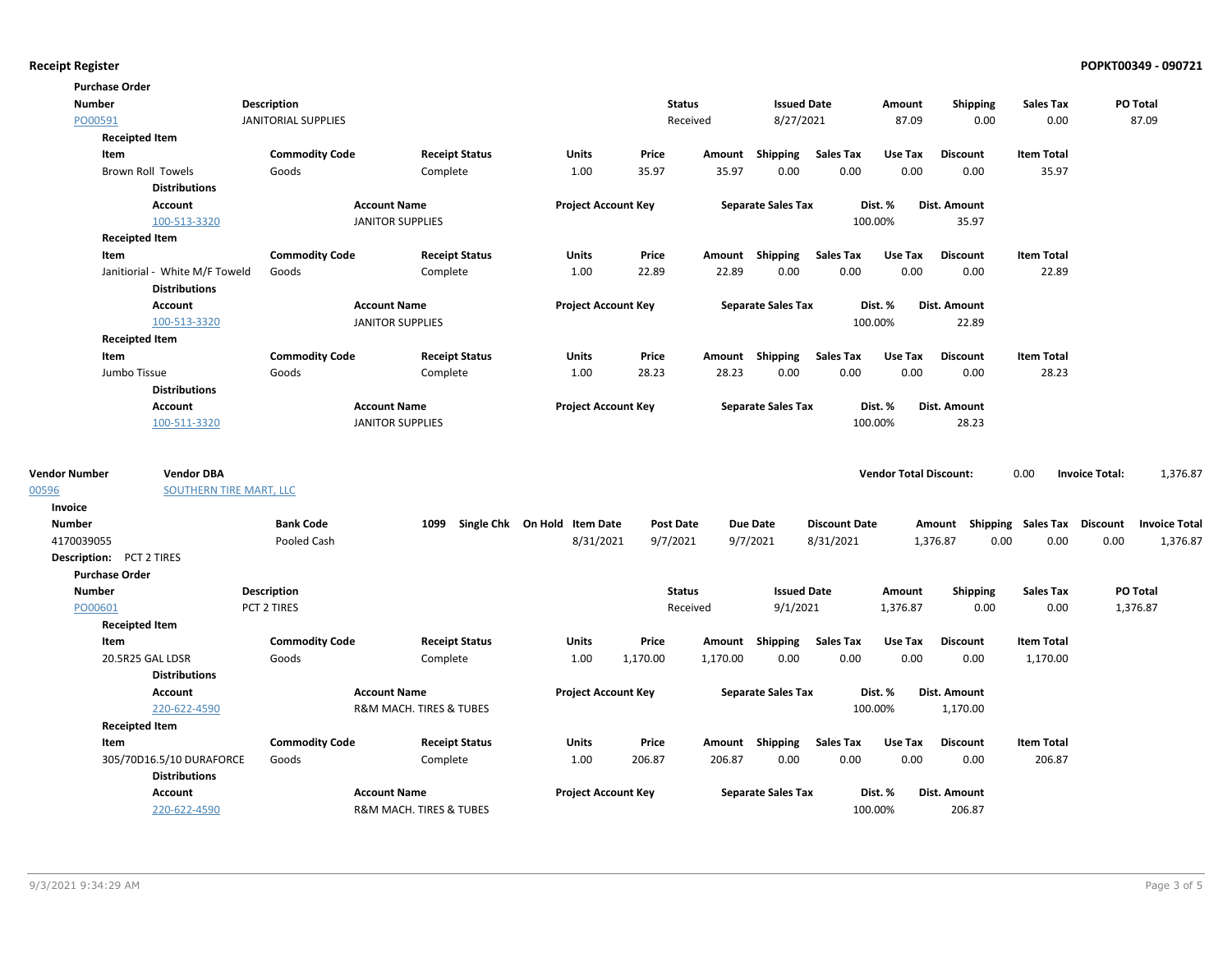### **Packet Totals**

| <b>Vendors:</b> | Invoices: | Purchase<br>:se Orders | Amount: 17.892.98 | Shipping: 0.00 | $\textsf{Tax: } 0.00$ | Discount: 0.00 | <b>Total Amount: 17.892.98</b> |
|-----------------|-----------|------------------------|-------------------|----------------|-----------------------|----------------|--------------------------------|
|-----------------|-----------|------------------------|-------------------|----------------|-----------------------|----------------|--------------------------------|